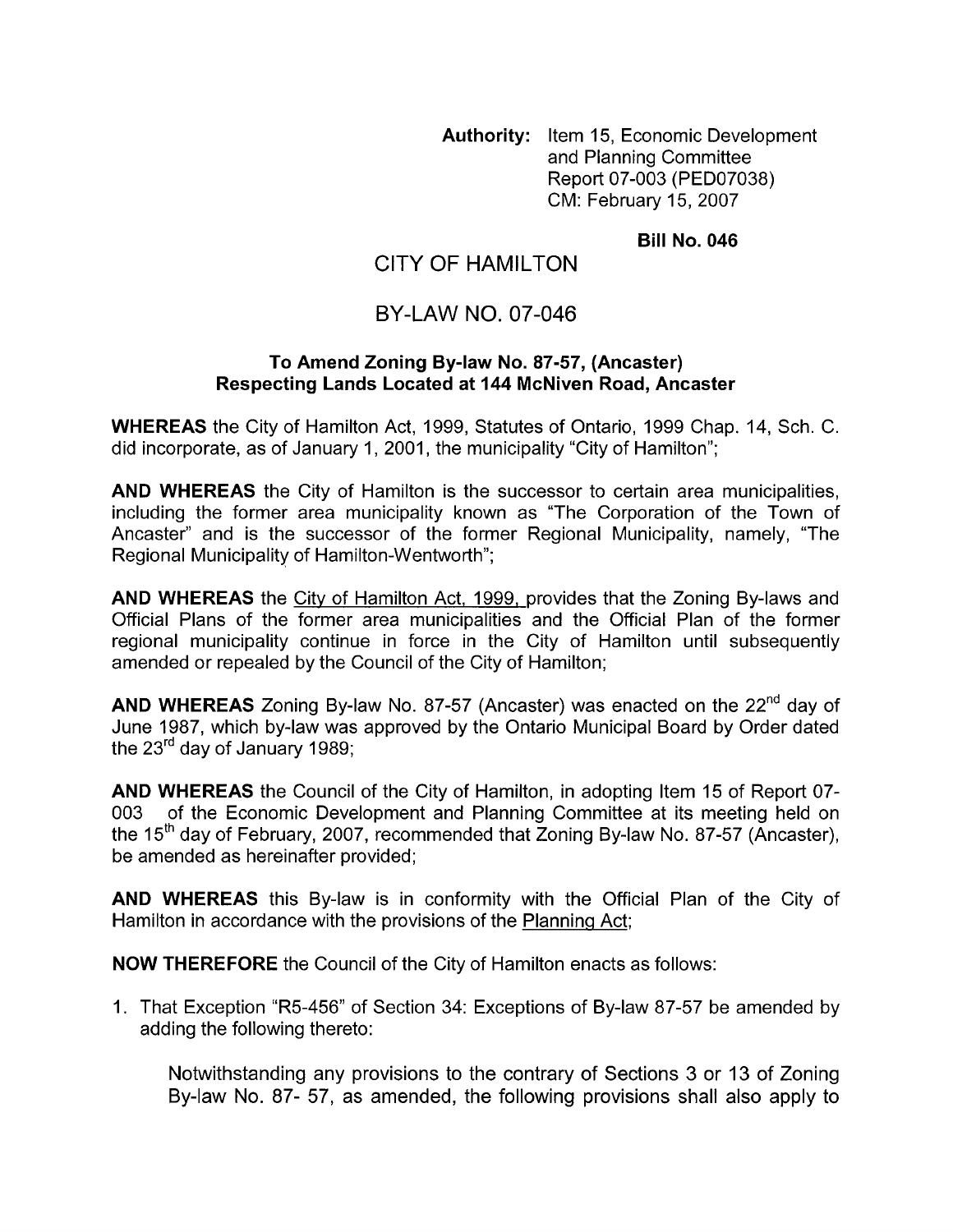## **Bylaw Respecting 144 McNiven Road, Ancaster**

- Page 2 of 3 the lands described as Part of Lot 47, Concession 2, municipally known as 144 McNiven Road:

- a) Permitted uses: A Triplex Dwelling shall be permitted only within the building existing on the date of the passing of this By-law, being the day of ,2007. b) Definition: "Dwelling, Triplex" shall mean a building divided horizontally or vertically or a
- c) Minimum lot frontage for a Triplex Dwelling: 22.4 metres
- d) Minimum lot area for a Triplex Dwelling: 1,300 square metres
- e) Parking for a Triplex

Dwelling: Minimum 2 parking spaces per unit.

combination thereof, into three dwelling units.

2. The Clerk is hereby authorized and directed to proceed with the giving of notice of the passing of this by-law, in accordance with the Planning Act.

PASSED and ENACTED this 15<sup>th</sup> day of February, 2007.

Fred Eisenberger Mayor **Clerk** 

Kevin C. Christenson

ZAR-06-60